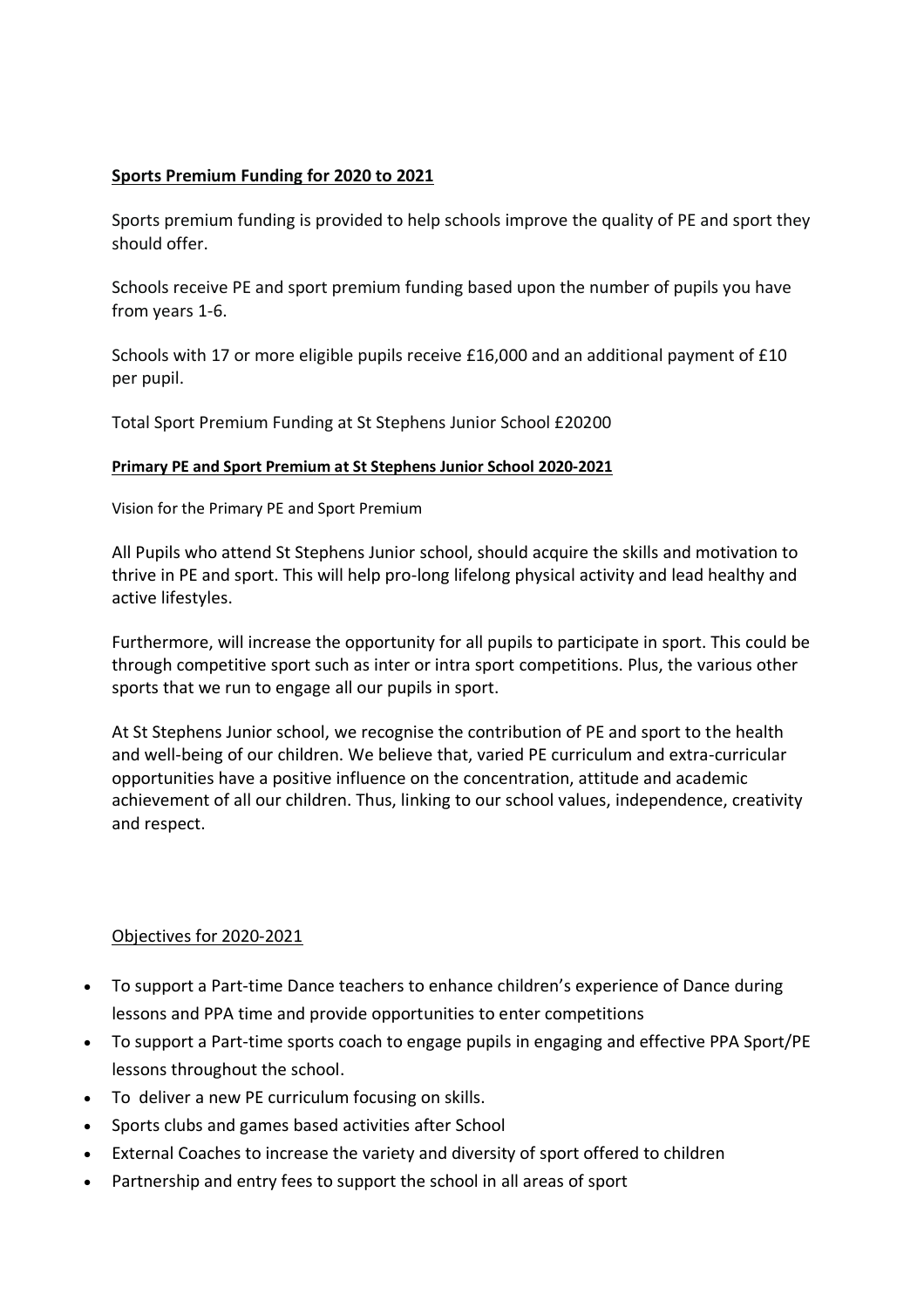- Travel costs to subsidise two minibuses to enable children to travel around the county and experience a variety of competitions and tournaments.
- To support the cost of experienced swimming coaches at local swimming pool
- To give pupils opportunity to attend professional sports events.
- By providing essential equipment for pupils and staff to facilitate in PE lessons.
- Paying for Professional development courses or provisions for PE/Sport.
- To increase participation in Sport and physical activity.
- Raise the profile of sport and PE across the school.

Importance of Physical Education, School Sport & Physical Activity Resources

[http://www.afpe.org.uk/physical-education/importance-of-pe-school-sport-physical](http://www.afpe.org.uk/physical-education/importance-of-pe-school-sport-physical-activity-resources/)[activity-resources/](http://www.afpe.org.uk/physical-education/importance-of-pe-school-sport-physical-activity-resources/)

| Key achievements to date:                                                                                                                             | Areas for further improvement                                                                                       |
|-------------------------------------------------------------------------------------------------------------------------------------------------------|---------------------------------------------------------------------------------------------------------------------|
| We have successfully achieved Gold<br>Sports Mark for the last academic year.                                                                         | Improved choice of extra-curricular<br>activities for pupils.                                                       |
| We received an award for contribution<br>towards active 30 from our SGO.                                                                              | <b>Facility improvements to help with</b><br>engagement levels of all pupils during<br>break/ lunch and PE lessons. |
| We received an award for ongoing<br>commitment and achievement in the<br><b>School Games Programme during the</b><br><b>Autumn &amp; Spring Terms</b> | To create a confidence in teaching staff<br>through CPD on how to deliver fun &<br>engaging PE lessons.             |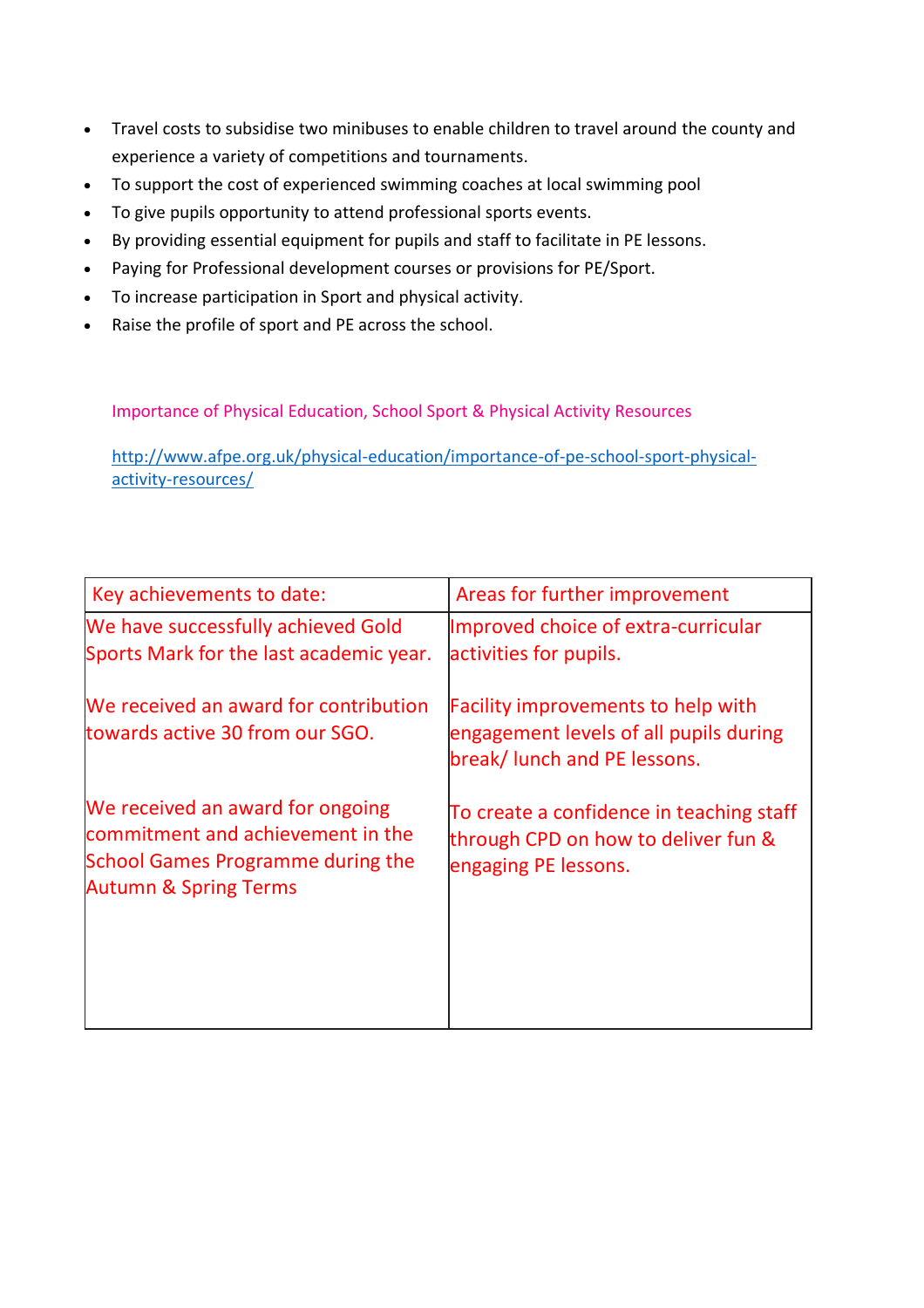| What we will do                               | Why we want to do it?                                                                                                                                                                                                                                                                                                                                                                                                                                                                                                                                                                                                                                                                                                                                                                                                                                                                                                                 | How will we measure the impact?                                                                                                                                                                                                                                                                                                                                                                                                                                                                                                                                                                                                                                                                                                                                                                                                                                                                                                                                                                                                                                                                                                                                                                                                                                                                                                                                                                                  | <b>Funding Allocated:</b> |
|-----------------------------------------------|---------------------------------------------------------------------------------------------------------------------------------------------------------------------------------------------------------------------------------------------------------------------------------------------------------------------------------------------------------------------------------------------------------------------------------------------------------------------------------------------------------------------------------------------------------------------------------------------------------------------------------------------------------------------------------------------------------------------------------------------------------------------------------------------------------------------------------------------------------------------------------------------------------------------------------------|------------------------------------------------------------------------------------------------------------------------------------------------------------------------------------------------------------------------------------------------------------------------------------------------------------------------------------------------------------------------------------------------------------------------------------------------------------------------------------------------------------------------------------------------------------------------------------------------------------------------------------------------------------------------------------------------------------------------------------------------------------------------------------------------------------------------------------------------------------------------------------------------------------------------------------------------------------------------------------------------------------------------------------------------------------------------------------------------------------------------------------------------------------------------------------------------------------------------------------------------------------------------------------------------------------------------------------------------------------------------------------------------------------------|---------------------------|
| in 2020/2021                                  |                                                                                                                                                                                                                                                                                                                                                                                                                                                                                                                                                                                                                                                                                                                                                                                                                                                                                                                                       |                                                                                                                                                                                                                                                                                                                                                                                                                                                                                                                                                                                                                                                                                                                                                                                                                                                                                                                                                                                                                                                                                                                                                                                                                                                                                                                                                                                                                  | £20,200                   |
| Supply a full-time<br>Sports Co-<br>ordinator | Having a full-time sports leader will enable us:<br>to ensure that teachers are supported<br>in the delivery of PE lessons. This will<br>aim to develop a class teacher's ability<br>to provide high level physical<br>education lessons.<br>to give our sports teams the<br>$\bullet$<br>opportunity to develop and have extra<br>practice sessions.<br>to organise intra-school competitions<br>and raise the number of children<br>involved in those competitions.<br>to support children as the role of<br>$\bullet$<br>coaches. This will lead to enhanced<br>self-esteem and teach them vital new<br>life skills.<br>To support selected pupils at break<br>$\bullet$<br>and lunchtime to involve them in<br>group sporting activities.<br>To implement the new PE curriculum<br>within PE lessons focusing on the skills.<br>To Increase the Participation within<br>$\bullet$<br>physical education or physical<br>education. | The sports leader will provide evidence that a teacher's<br>ability to deliver P.E. lessons has improved due to their<br>input. This could include observations, feedback from<br>the teacher or feedback from the pupils.<br>There will be evidence that children have been involved<br>in a wide range of competitions and given the<br>opportunity to prepare fully for these events.<br>Children will be involved in a greater number of intra-<br>school competitions than they were last year.<br>Feedback from pupils will show that they have been<br>given the opportunity to act as coaches in certain<br>activities. They will reflect on this and explain how it<br>has impacted upon them.<br>Feedback from pupils will show that there is a greater<br>range of break time activities to take part in.<br>Pupils will be assessed in PE through observations and<br>practical assessment within lessons. Making sure they<br>know what skills are being used and why they are using<br>them.<br>Impact – The impact this has had on the pupils has<br>been very successful as pupils have become more<br>confident in PE lessons. They have engaged with the<br>lesson more following the matrix introduced which has<br>created high ability sports leaders. Pupils throughout<br>the year made progress through being taught the skill<br>rather than an individual sport. This helps them apply | £4000                     |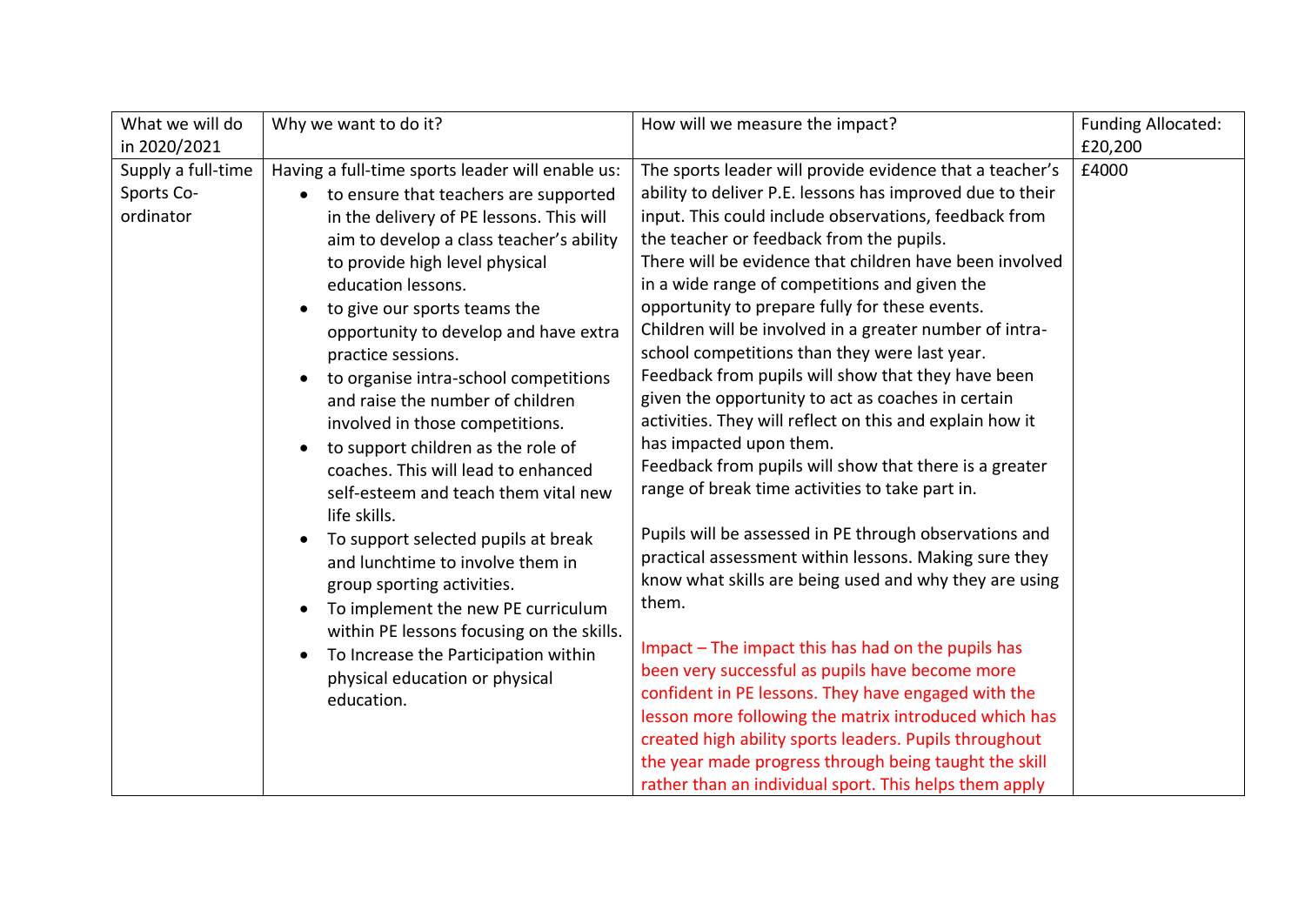|                                        |                                                                                                                                                                                                                                                                                                                                                                                                                                                                                            | the skills learnt in multiple sport rather than specific<br>ones.<br>We competed in all local sporting events prior to<br>national lockdown (20 march). This gave pupils the<br>chance to be involved in competitive sports at an intra<br>and inter school competitions.                                                                                                                                                                                                                                                                                                                                                                                                                                        |       |
|----------------------------------------|--------------------------------------------------------------------------------------------------------------------------------------------------------------------------------------------------------------------------------------------------------------------------------------------------------------------------------------------------------------------------------------------------------------------------------------------------------------------------------------------|------------------------------------------------------------------------------------------------------------------------------------------------------------------------------------------------------------------------------------------------------------------------------------------------------------------------------------------------------------------------------------------------------------------------------------------------------------------------------------------------------------------------------------------------------------------------------------------------------------------------------------------------------------------------------------------------------------------|-------|
| Supply a Part<br>time dance<br>teacher | Having a Part time dance leader will enable<br>us:<br>to ensure that teachers are supported<br>in the delivery of dance lessons. This<br>will aim to develop a class teacher's<br>ability to provide high level physical<br>education lessons.<br>to give our dance teams the<br>opportunity to develop and have extra<br>practice sessions.<br>to participate in Dance showcases and<br>events.<br>to developing key skills.<br>to track the engagement of children<br>across the school. | The dance teacher will provide evidence that a<br>teacher's ability to deliver dance lessons has improved<br>due to their input. This could include observations,<br>feedback from the teacher or feedback from the pupils.<br>There will be evidence that children have been involved<br>in a wide range of competitions and performing arts<br>events and given the opportunity to prepare fully for<br>these.<br>Children will be involved in a greater number of dance<br>events than last year.<br>Impact - We did offer pupils a chance to attend the<br>dance club and was very popular, this was then<br>suspended due to covid-19. The dance pupils had the<br>chance to compete in dance showcases and | £2500 |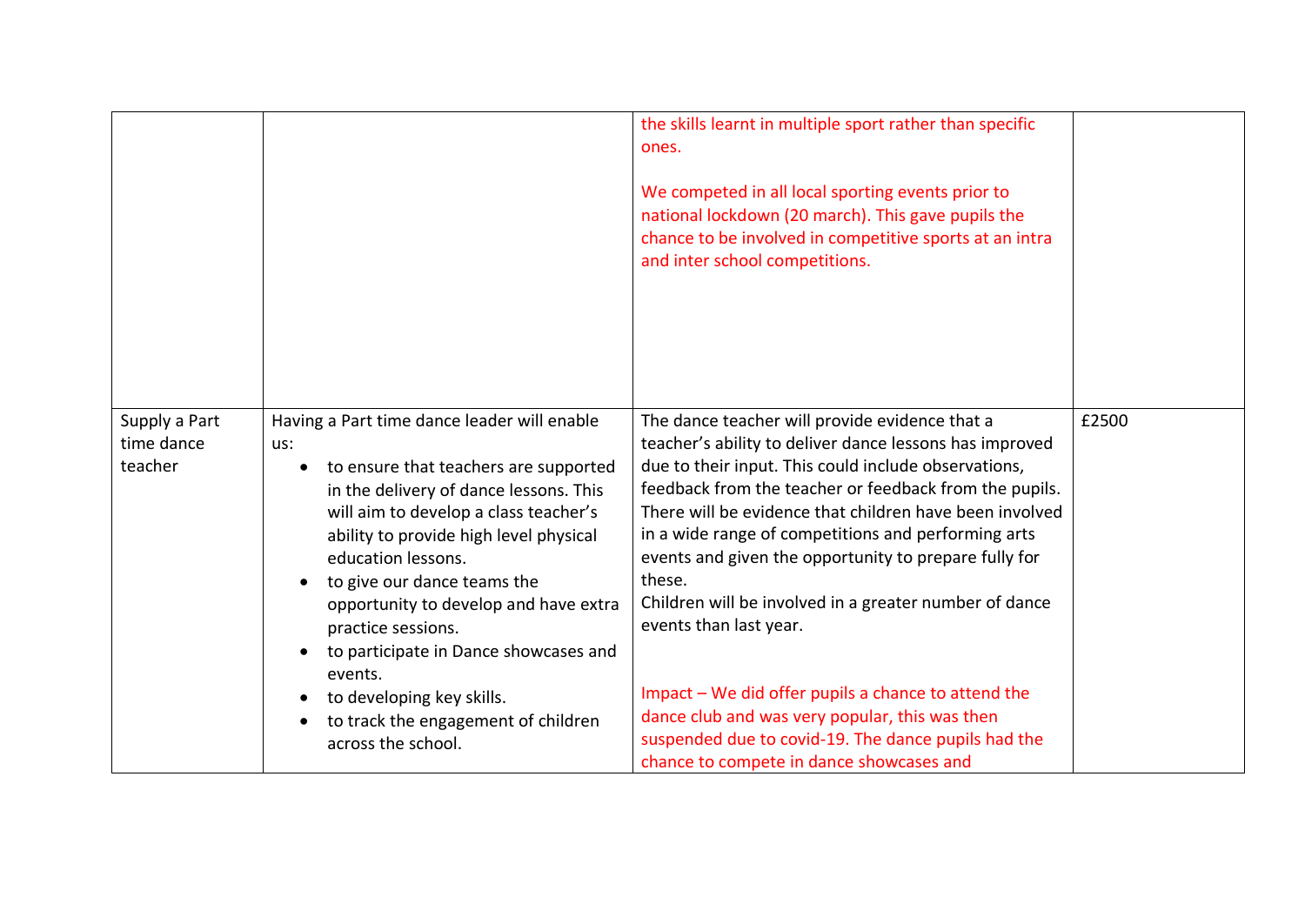|                       |                                                                                                                                                                                                                                                                                                                                                            | competitions, they were all arranged but had to be<br>cancelled due to Covid-19.                                                                                                                                                                                                                                                                                                                                                                                                                                                                                                                                                                            |       |
|-----------------------|------------------------------------------------------------------------------------------------------------------------------------------------------------------------------------------------------------------------------------------------------------------------------------------------------------------------------------------------------------|-------------------------------------------------------------------------------------------------------------------------------------------------------------------------------------------------------------------------------------------------------------------------------------------------------------------------------------------------------------------------------------------------------------------------------------------------------------------------------------------------------------------------------------------------------------------------------------------------------------------------------------------------------------|-------|
| Equipment             | We understand that having the correct<br>equipment is essential to the learning of<br>certain skills. From Year 3, the children are<br>taught to respect the sports equipment.<br>Selected children are given the role of<br>equipment monitors and are also asked to<br>help set up certain activities. The children take                                 | Lists of equipment monitors; inventory of equipment;<br>reference to equipment in lesson plans and<br>observations. Furthermore, measure the success<br>through differentiation by using various types of<br>equipment.                                                                                                                                                                                                                                                                                                                                                                                                                                     | £3000 |
|                       | these roles very seriously and it increases<br>maturity and responsibility. Also want to<br>ensure all our equipment appropriate to<br>deliver high quality physical education or<br>physical activity.                                                                                                                                                    | Impact - we invested a lot in equipment this last<br>academic year so pupils could explore at break time<br>and lunchtimes playing various sports. Also, help with<br>lesson planning and differentiation so all pupils could<br>be involved in PE. The monitoring of the PE equipment<br>was down to PE coordinators and sports mentors. This<br>helped maintain the equipment and so pupils<br>thoroughly enjoy playing many different types of<br>sports. During lockdown key worker bubbles had their<br>own bag of equipment which was organised by the<br>sports coordinator so pupils could play with a range of<br>equipment during time in school. |       |
| Sports<br>partnership | As well as intra school competitions, the<br>children take part in inter school<br>competitions. Representing the school gives<br>the children a huge confidence boost,<br>promotes teamwork and teaches them the<br>core value of respect. To ensure that we are<br>involved in as many competitions as possible,<br>we are part of the Canterbury Sports | Lists of children who have participated; feedback on<br>participation in questionnaires. Also celebrate the<br>success of our pupils who have taken Part in these<br>competitions. Team sheets and photos of teams<br>representing the school.                                                                                                                                                                                                                                                                                                                                                                                                              | £1100 |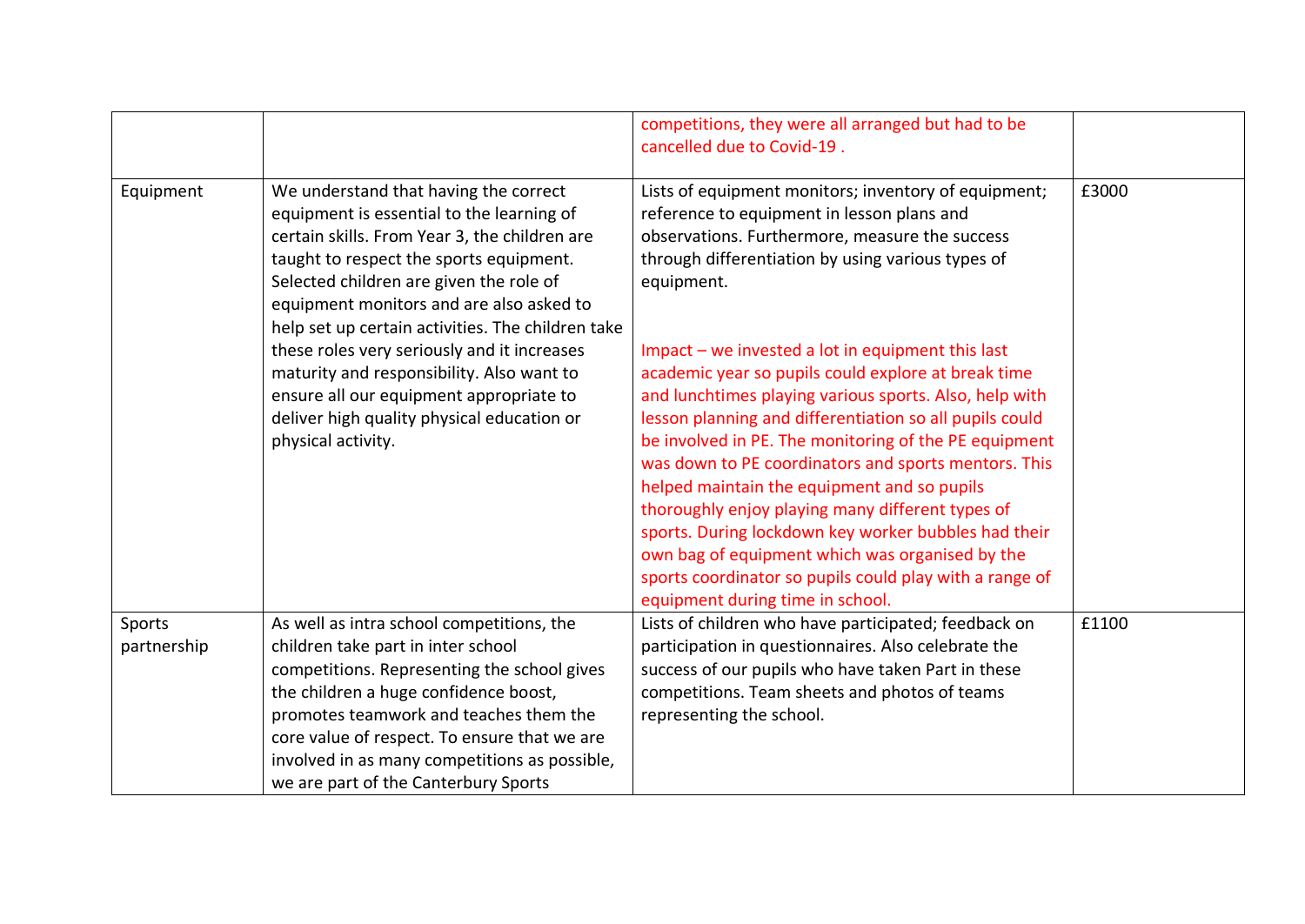|              | Partnership. This involves us paying into a     | Impact - This was a vital part of helping pupils gain   |       |
|--------------|-------------------------------------------------|---------------------------------------------------------|-------|
|              | package for every sport competition that the    | experience through competing in competitive sports.     |       |
|              | sports partnership should offer.                | The Canterbury sports partnership also helped with      |       |
|              |                                                 | remote learning offering virtual events in which the    |       |
|              |                                                 | pupils enjoyed. We competed in every sporting event     |       |
|              |                                                 | the CASP had offered up until events were cancelled     |       |
|              |                                                 | due to Covid-19.                                        |       |
| Coaches      | Although we have a sports leader, we aim to     | Lists of children who have participated; feedback on    | £2500 |
|              | use the services of other sports coaches        | participation in questionnaires.                        |       |
|              | throughout the year. By doing this, we ensure   |                                                         |       |
|              | that children are getting high quality coaching |                                                         |       |
|              | in specific areas. Through working with and     | Impact - Coaches were used for extracurricular clubs so |       |
|              | observing coaches, teachers will also be able   | pupils could benefit in being engaged in more sports.   |       |
|              | to improve their own skill sets.                | This had a very positive impact on our pupils with the  |       |
|              |                                                 | clubs we had to offer such as: Boxing, cricket, hockey. |       |
|              |                                                 | These clubs were all taught by specialist coaches and   |       |
|              |                                                 | have had great attendances by pupils for the duration   |       |
|              |                                                 | of the clubs.                                           |       |
| Travel costs | Travelling to and from sporting events and the  | Lists of children who have participated; feedback on    | £1000 |
|              | need to sometimes book an extra minibus to      | participation in questionnaires.                        |       |
|              | take more children.                             |                                                         |       |
|              |                                                 | Impact - The school have 2 minibuses that help with     |       |
|              |                                                 | the travel to and from competitions. Furthermore, the   |       |
|              |                                                 | minibuses helps the pupils compete for the school       |       |
|              |                                                 | teams and extracurricular activities that are off site. |       |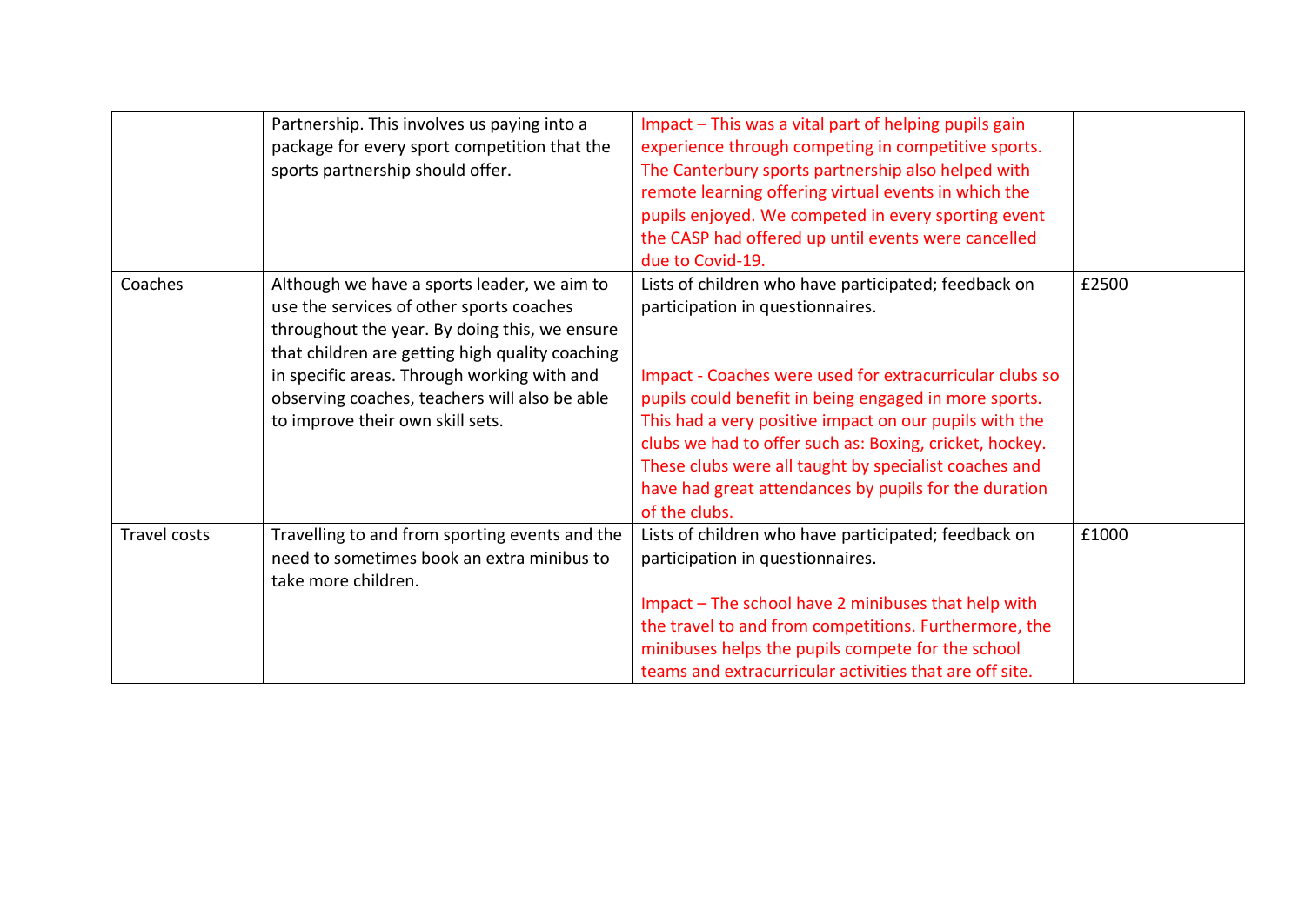| Sports<br>Maintenance                                        | We do this to maintain the playgrounds are<br>safe and appropriate for participation in PE<br>and physical activity, as well as break and<br>lunch times. We also maintain all our<br>equipment so pupils can safely enjoy using all<br>the equipment.                                                                                     | Equipment checks so can prolong life of existing<br>equipment. This will be done by our sports leader. Also,<br>checking outdoor areas are safely inspected daily. E.g.<br>Basketball area, playground and outdoor storage shed.<br>Impact - This had a huge impact on pupils<br>understanding of sports game as we recently had the<br>top playground resurfaced and remarked, so a multiple<br>of sports could be played and taught on it.                                                  | £1500 |
|--------------------------------------------------------------|--------------------------------------------------------------------------------------------------------------------------------------------------------------------------------------------------------------------------------------------------------------------------------------------------------------------------------------------|-----------------------------------------------------------------------------------------------------------------------------------------------------------------------------------------------------------------------------------------------------------------------------------------------------------------------------------------------------------------------------------------------------------------------------------------------------------------------------------------------|-------|
| Medals &<br>Trophies                                         | We do this to celebrate our success by<br>awarding pupil's medals, trophies and<br>certificates for succeeding in sport.                                                                                                                                                                                                                   | Lists of children who have participated; feedback on<br>participation in questionnaires. Also record all success<br>throughout the school in sport for example Sports day<br>and Swimming gala.<br>Impact - Some medal and trophies were awarded to<br>pupils for competitive sports and participating in<br>schools teams. This gave them incentive to try more<br>sports in and outside of school. Unfortunately,<br>Swimming gala and spots day weren't able to happen<br>due to Covid-19. | £1250 |
| <b>Other Activities</b><br>(Ski Lesson &<br>Sporting Events) | We do this to encourage pupils to try a range<br>of different activities such as skiing. The pupils<br>will take part in these lessons in preparation<br>for our skiing residential trip.<br>To give pupils the opportunity to attend<br>professional sporting events. To create an<br>understanding of how important and fun<br>sport is. | A list of pupils who have had ski lessons then will have<br>the opportunity to go on a ski residential to Italy. Which<br>build confidence towards the pupil's participation in<br>sport.<br>Impact-This has huge benefits in pupils taking part in<br>ski lessons which eventually lead to a ski trip to Italy.<br>The pupils will have professional ski instructors to help<br>them through the basics of skiing. The pupils<br>throughout the school have the opportunity to go            | £1435 |